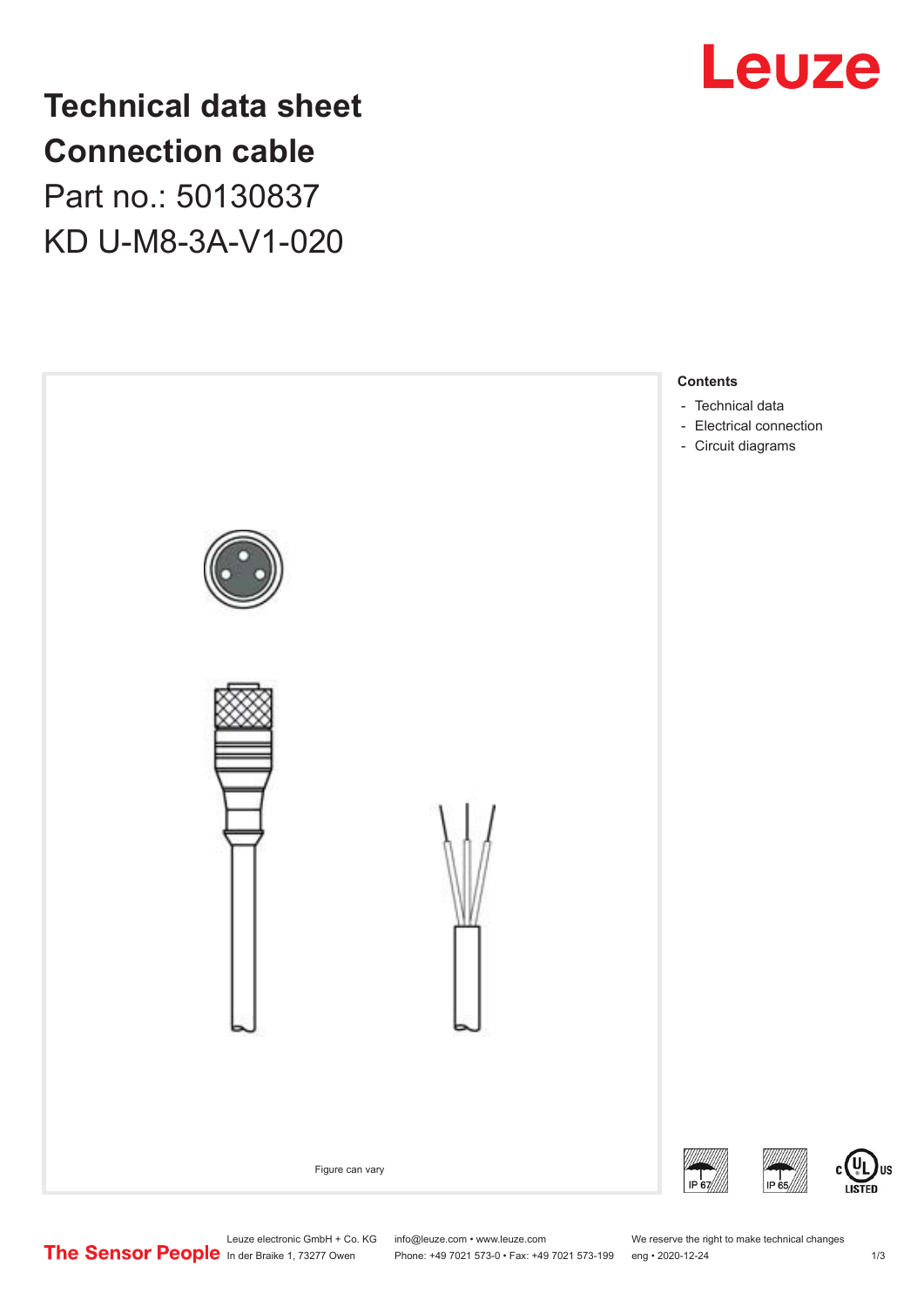### <span id="page-1-0"></span>**Technical data**

#### **Electrical data**

**Performance data Operating voltage** 50 V AC / 60 V DC

#### **Connection**

| <b>Connection 1</b>               |                                                                                                        |
|-----------------------------------|--------------------------------------------------------------------------------------------------------|
| <b>Type of connection</b>         | Connector                                                                                              |
| <b>Thread size</b>                | M8                                                                                                     |
| <b>Type</b>                       | Female                                                                                                 |
| Handle body material              | <b>PUR</b>                                                                                             |
| No. of pins                       | $3 - pin$                                                                                              |
| Version                           | Axial                                                                                                  |
| Lock                              | Screw fitting, nickel-plated diecast zinc,<br>recommended torque 0.6 Nm, self-<br>locking              |
| Connection 2                      |                                                                                                        |
| <b>Type of connection</b>         | Open end                                                                                               |
|                                   |                                                                                                        |
| <b>Cable properties</b>           |                                                                                                        |
| <b>Number of conductors</b>       | 3 Piece(s)                                                                                             |
| Wire cross section                | $0.25$ mm <sup>2</sup>                                                                                 |
| <b>AWG</b>                        | 24                                                                                                     |
| Sheathing color                   | <b>Black</b>                                                                                           |
| <b>Shielded</b>                   | <b>No</b>                                                                                              |
| Silicone-free                     | Yes                                                                                                    |
| Cable design                      | Connection cable (open on one end)                                                                     |
| Cable diameter (external)         | 44 mm                                                                                                  |
| Cable length                      | 2,000 mm                                                                                               |
| <b>Sheathing material</b>         | PVC                                                                                                    |
| <b>Wire insulation</b>            | <b>PVC</b>                                                                                             |
| Suitability for drag chains       | No.                                                                                                    |
| Properties of the outer sheathing | Free of CFC, cadmium, silicone and<br>lead, easily machine-processable                                 |
| Resistance of the outer sheathing | Good oil, gasoline and chemical<br>resistance, flame retardant in<br>accordance with UL 1581 VW1 / CSA |

FT1

### **Mechanical data Width across flats** 9 mm **Bending radius, flexible laying, min.** Min. 10 x cable diameter **Bending radius, stationary laying, min.** Min. 5 x cable diameter **Environmental data Ambient temperature, operation, flexible use** -5 ... 80 °C **Ambient temperature, operation, stationary use** -30 ... 80 °C **Certifications Degree of protection** IP 65 IP 67 **Certifications** c UL US **Classification Customs tariff number** 85444290 **eCl@ss 5.1.4** 27279201

Leuze

| U(0.8550.14)    | 21219201 |
|-----------------|----------|
| eCl@ss 8.0      | 27279218 |
| eCl@ss 9.0      | 27060311 |
| eCl@ss 10.0     | 27060311 |
| eCl@ss 11.0     | 27060311 |
| <b>ETIM 5.0</b> | EC001855 |
| <b>ETIM 6.0</b> | EC001855 |
| <b>ETIM 7.0</b> | EC001855 |

### **Electrical connection**

#### **Connection 1**

| Connector                                                                             |
|---------------------------------------------------------------------------------------|
| M <sub>8</sub>                                                                        |
| Female                                                                                |
| <b>PUR</b>                                                                            |
| $3 - pin$                                                                             |
| Axial                                                                                 |
| Screw fitting, nickel-plated diecast zinc, recommended<br>torque 0.6 Nm, self-locking |
|                                                                                       |

#### **Pin Conductor color**

|   | Brown        |
|---|--------------|
| 3 | <b>Blue</b>  |
| 4 | <b>Black</b> |